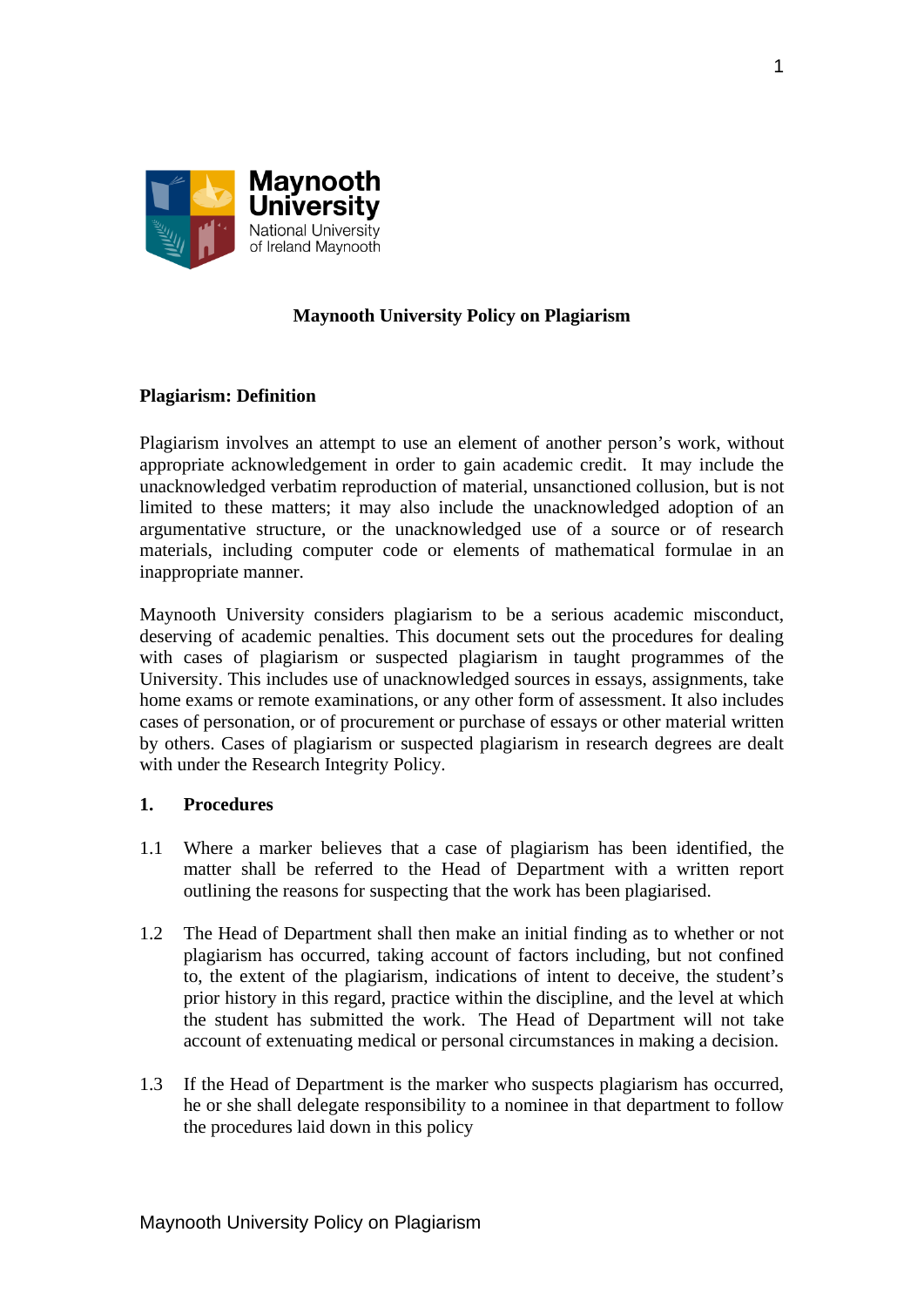- 1.4 Where the Head of Department determines that plagiarism has not occurred but there are indications of incorrect citation, the work shall be awarded a grade that takes account of the failure to cite sources correctly, within the overall context of the work as a whole.
- 1.5 Where it is considered right to do so, the Head of Department shall confirm the determination that plagiarism has occurred by making a record of the decision setting out the reasons. At this point, the Head of Department shall consult the Registrar's Office, informing the Registrar of the finding, and requesting any information on previous findings in relation to the student. Should prior findings exist, the procedures in 1.11 and 1.12 shall apply.
- 1.6 Where the Head of Department determines that plagiarism has occurred, a meeting with the student shall be convened to inform the student of the finding.
- 1.7 The student shall be advised of the determination by the Head of Department and of the consequences that may unfold and that a response should be received by the Head of Department from the student within ten working days from the date the determination was confirmed.
- 1.8 The student shall be advised that failure or refusal to respond within the designated period of time, or failure or refusal to attend for any meeting requested by the Head of Department, will result in the matter being referred to the Academic Discipline Board in like manner as if the student had chosen not to accept the findings of the report.
- 1.9 Where the student chooses not to accept the findings of the report, the matter shall be referred to the Academic Discipline Board together with all relevant documentation and reports.
- 1.10 Where the student accepts the findings of the report, the student shall be asked to sign the report. The Head of Department shall then countersign the report. The Head of Department will then give the work a mark of 0. The student will be allowed to redo the assignment before a designated deadline prior to the next Examination Board meeting, if it is practical to do so. The mark for the resubmitted work will be capped at 40%. A record shall be kept in the Department of the incident, and this shall be forwarded to the Registrar's Office.
- 1.11 In the case of a second finding of plagiarism in relation to a student, the matter is automatically referred to the Academic Discipline Board, who shall notify the student that the matter has been brought to its attention.
- 1.12 A "second finding" in this regard may refer to findings made in the current academic year or in previous academic years, and it may refer to findings made by more than one Department.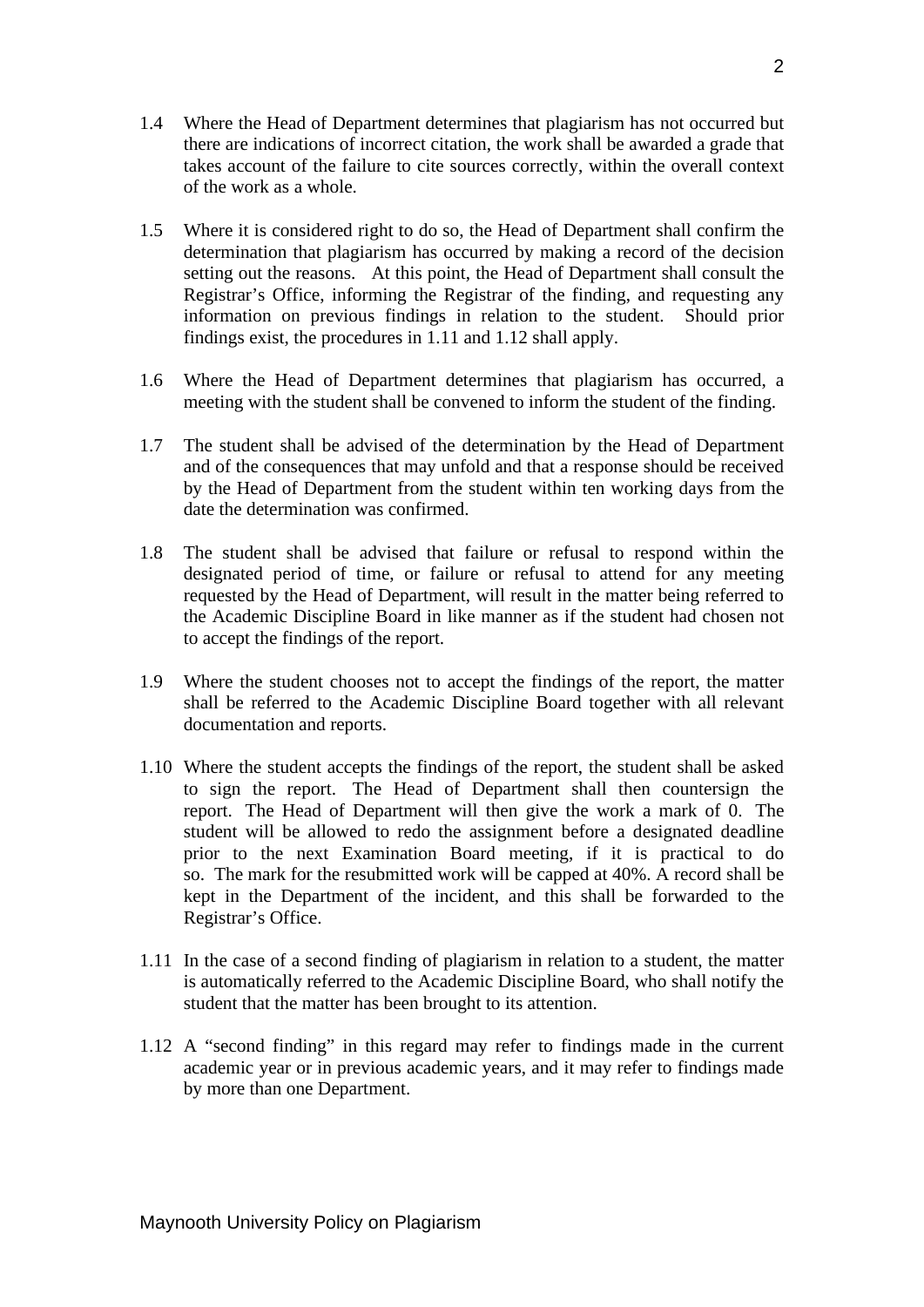#### **2. Academic Discipline Board**

- 2.1 The Academic Discipline Board ("The Board") is a Board of Academic Council. Its membership shall be as follows:
- (a) Chair: from the membership of Academic Council. Elected by Academic Council for a three-year term.
- (b) 2 Members from the Faculty of Arts, Celtic Studies and Philosophy. One to be elected by the Faculty for a three-year term, the other for a four-year-term
- (c) 2 Members from the Faculty of Social Sciences. One to be elected by the Faculty for a three-year term, the other for a four-year-term.
- (d) 2 Members from the Faculty of Science and Engineering. One to be elected by the Faculty for a three-year term, the other for a four-year-term.
- (e) President of the Students' Union. One-year term.
- (f) External member, preferably with a legal qualification. Nominated by the President. Indefinite term of office.

The Administrative Officer of Academic Council will also be in attendance.

All elected members will be eligible for re-election. Members of the Examination Appeals Board will not be eligible for election for membership of the Academic Discipline Board.

- 2.2 Where a matter of suspected plagiarism is referred to the Academic Discipline Board for any reason, the Board shall invite submissions in writing from both the student and the department. It may then opt to make a finding based on these submissions, in which case it will make one of three findings:
- (a) Reject the finding of plagiarism; in such a case, no formal record is kept of the original allegation.
- (b) Find incorrect citation, and request that the department re-mark the student's work accordingly.
- (c) Confirm the finding of plagiarism.
- **2.3** Where the Board confirms a finding of plagiarism, it may:
- (a) Award a mark of zero in the assignment, allowing resubmission in the current academic year, with or without a cap on the mark that can be awarded on resubmission.
- (b) Award a mark of zero for the full module, allowing resubmission in the current academic year, with or without a cap on the mark for the assignment or the module that can be awarded on resubmission.
- (c) Award a mark of zero in the assignment, allowing resubmission is a subsequent academic year, with or without a cap on the mark that can be awarded on resubmission.
- (d) Award a mark of zero for the full module, allowing resubmission in a subsequent academic year, with or without a cap on the mark for the assignment or the module that can be awarded on resubmission.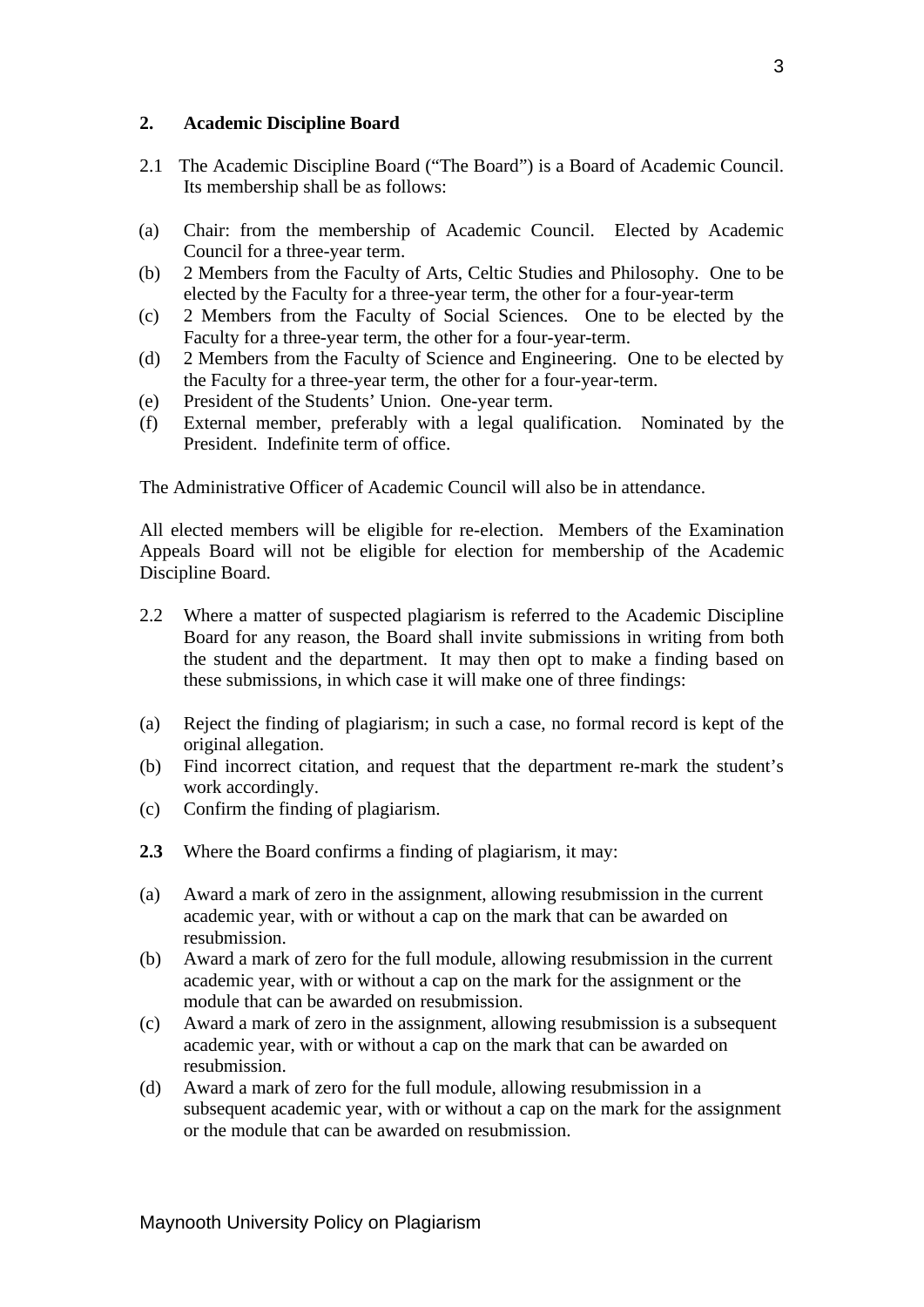- (e) Recommend to the Registrar that the student be suspended from the University for a fixed period.
- (f) Recommend to the Registrar that the student be expelled from the University.
- 2.4 In making its decision, the Board may take account of factors including, but not confined to, the extent of the plagiarism, indications of intent to deceive, the student's prior history in this regard, practice within the discipline, and the level at which the student has submitted the work. Instances of plagiarism among postgraduate research students will be treated as being particularly serious. The Board will not take into account extenuating medical or personal circumstances in making its decision.

### **3. Oral Hearing**

- 3.1 The student shall be entitled to an oral hearing before the Academic Discipline Board.
- 3.2 The request for an oral hearing shall be in the prescribed form set out in the schedule attaching hereto. The student shall be advised of this entitlement at the time submissions are invited to be lodged with the Board. Submissions together with the form requesting an oral hearing should be lodged in the Academic Council Office not later than fourteen days from the date of the Board's communication.
- 3.3 The Board shall fix a date and appoint the venue for any oral hearings.
- 3.4 The Board shall convene an oral hearing in all cases where having regard to all reports, documents, and written submissions there is a prima facie indication of one of the following being applied.
- (a) Award a mark of zero for the assignment or for the full module whether or not the Board determines the work can be resubmitted in the current academic year or that the mark is capped on resubmission, at a pass mark or at some other level as deemed appropriate by the Board.
- (b) Recommend to the Registrar that the student be suspended from the University for a fixed period.
- (c) Recommend to the Registrar that the student be expelled from the University.
- 3.5 The Board shall furnish the student with copies of the report of the Head of Department together with all relevant documentation to include any guidelines on rights to representation and an indication of the format of the hearing.
- 3.6 The oral hearing shall be in the form of oral submissions made by or on behalf of the student and by the Head of Department or a nominee acting on his/her behalf.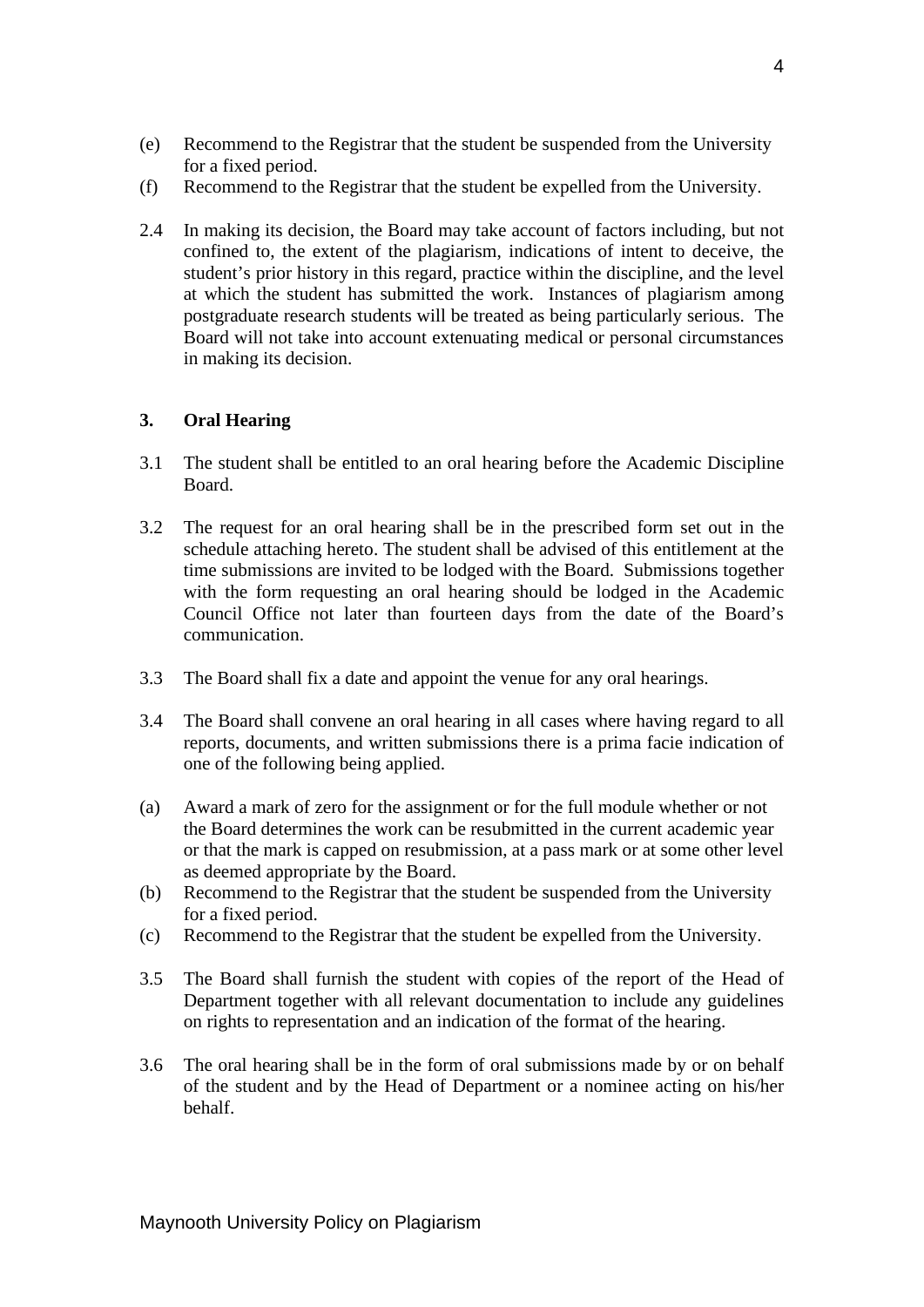- 3.7 The student shall be entitled to have representation of not more than two persons present on his\her behalf. The cost of such representation shall be borne by the student. No costs shall be awarded by the Board.
- 3.8 For the purposes of any oral hearing the composition of the Academic Discipline Board shall be as follows:
- (a) Chair.
- (b) President of the Students' Union, or his or her nominee, as agreed with the Chair.
- (c) The external member of the Academic Discipline Board.
- (d) Two other members of the Academic Discipline Board, at least one of whom shall be from the relevant Faculty.
- 3.9 Where the student fails to appear for any oral hearing the Academic Discipline Board may make a decision in the student's absence.

#### **4. Procedures of the Academic Discipline Board The Decision**

- 4.1. A meeting of the Academic Discipline Board ("The Board" hereafter) will be deemed to be quorate when three members are present. Members will declare any relevant conflicts of interest at the beginning of a meeting. In the event of a conflict of interest arising in relation to the Chair, the Board will select another member to function as Acting Chair for the relevant portion of the meeting. All meetings will be minuted.
- 4.2. The proceedings before the Board shall be heard in private. The Board shall be entitled to determine the procedures to be adopted by it in investigating and adjudicating upon the issues placed before it. Such procedures shall be designed to ensure a fair hearing of the student and shall be in accordance with the rules of constitutional and natural justice.
- 4.3. The Board shall at any time be entitled to seek further information from either the student or the Head of Department. The Board may request the attendance of any person to give evidence before it, irrespective of whether such person is produced as a witness by either party. The Board may also request any person, whether witness or otherwise, to make available any documents or other evidence which it wishes to consider irrespective of whether either party request the production of such documents or evidence.
- 4.4. The Decision of the Board whether based on written submission only or on an oral hearing, shall be communicated in writing by the Chair to the Registrar who will inform the parties involved and which shall be signed by at least one member of the Board.
- 4.5. A Decision of the Board on the merits shall contain a summary of the issues to be determined and reply thereto and shall also contain a summary of any oral or written submissions or evidence considered by the Board, a decision shall also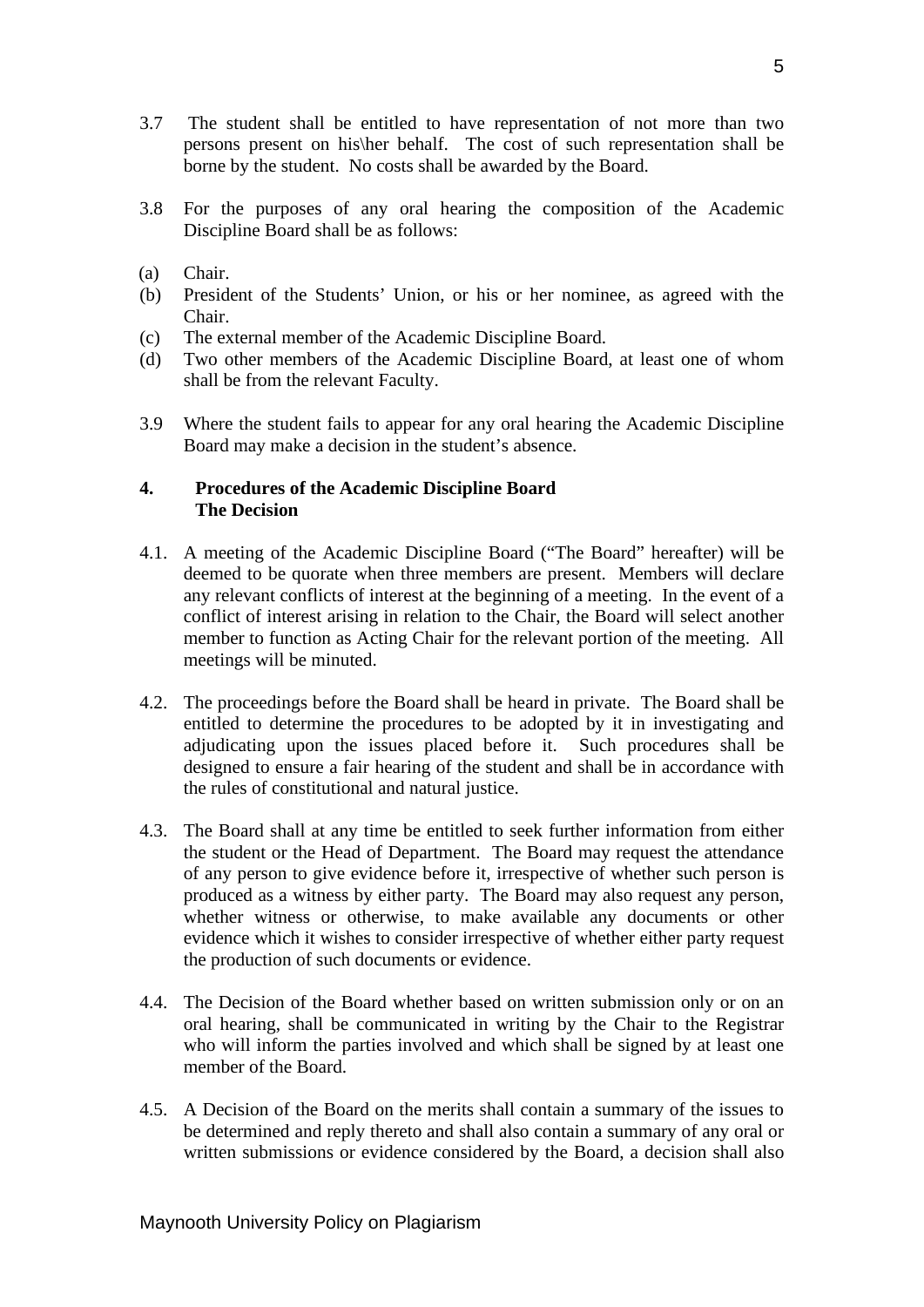set out the findings of fact reached and the reasons for the Decision with any disciplinary measures that maybe imposed.

- 4.6. The Board shall be entitled to adjourn the consideration of the issues placed before it from time to time. Where an oral hearing is adjourned the same members of the Board shall sit at the resumed hearing. Should the period in office of any member or members of the Board expire or cease (including by resignation or otherwise) when an oral hearing has been commenced but not completed notwithstanding any other provision contained herein such member shall continue to be a member of the Board for the purpose only of completing the determination of the issues the subject matter of the hearing until such hearing has been completed.
- 4.7. Decisions of the Board shall be by a simple majority of the members present.
- 4.8. Where the Board makes a finding that plagiarism has occurred it shall give an adequate opportunity to both the student and the Head of Department to make representations to it as to the appropriate disciplinary measure to be imposed before reaching a decision, as to the nature of such disciplinary measure, having regard to the provisions of Para. 2.3. Such representation shall be in writing and shall be furnished to the Board within such time as may be set by the Board. The Administrative Officer in attendance shall ensure each party receives a copy of the other party's representation as soon as possible. The Board in its absolute discretion shall be entitled to hold an oral hearing to decide the appropriate disciplinary measure to be imposed notwithstanding that the issue giving rise to such disciplinary measure was determined without an oral hearing.
- 4.9. No Decision of the Board shall take effect until the time for lodging an appeal from the said Decision has expired. The lodgement of an appeal in respect of all or a part of the Decision of the Board shall operate as a stay on the said Decision until the said appeal has been finally determined by the Appeals Board.
- 4.10. The Decision of the Board shall be recorded by the Registrar's Office in all cases where the Board has confirmed a finding of plagiarism.
- 4.11. In cases involving postgraduate research, the Research Committee will also be notified by the Registrar. In such cases, it may be necessary to make the matter public.

#### **5. The Academic Appeals Board:**

- 5.1. Either the student or the Head of Department shall be entitled to appeal any Decision of the board to the Academic Appeals Board ("The Appeals Board").
- 5.2. The Appeals Board shall be composed of five members (to be nominated by the President).
- 5.3. Decisions of the Appeals Board shall be a simple majority of the members present.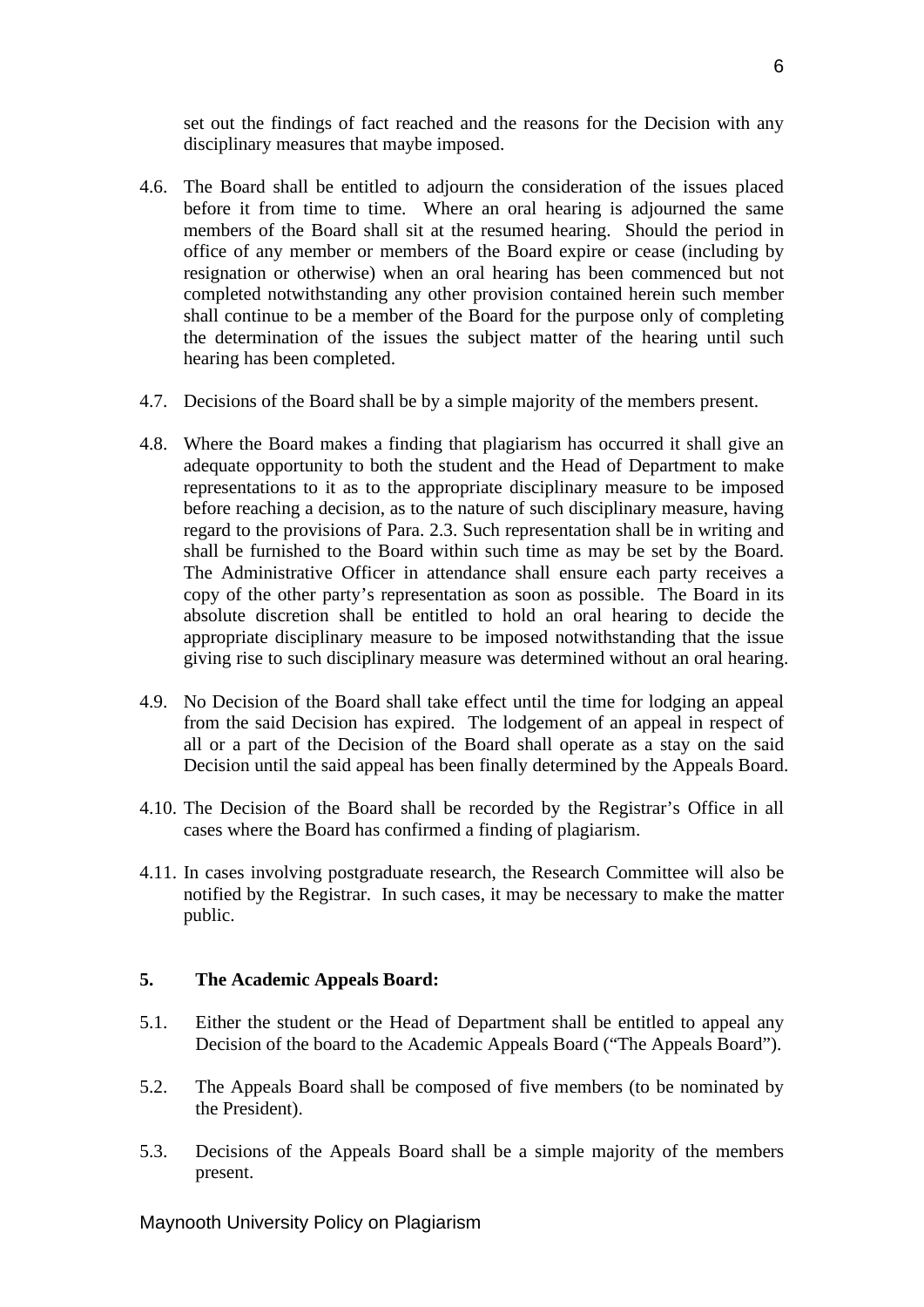- 5.4. An appeal to the Appeals Board shall be in writing on an appeal form as set out in Schedule Two attached hereto. Such appeal form shall be lodged with the Appeals Board not later than fourteen days from the date of the Decision which is subject of the appeal.
- 5.5. The appeal form shall state whether all or a portion of the original Decision is being appealed and shall, if appropriate, specify the portion of the Decision which is being appealed. The appeal form shall also set out the grounds upon which the Decision or a portion of the Decision is being appealed.
- 5.6. A copy of the appeal form shall be sent as soon as possible to the other party by the Administrative Officer. Such other party shall be entitled to lodge a reply to the said appeal within fourteen days of its receipt. Such reply shall be on a form as set out in Schedule Three attaching hereto. A copy of the said reply shall be sent as soon as possible to the appellant by the Administrative Officer. If the respondent wishes to oppose the said appeal the reply shall state the grounds upon which the appeal is opposed.
- 5.7 The procedures of the Appeals Board shall be designed to ensure a fair hearing of the appeal and shall be in accordance with the rules of constitutional and natural justice. Appeals shall be decided solely on the basis of the matter contained in the Decision of the Board, any documents considered by the Board and the grounds of appeal and reply lodged in respect of the appeal. Where an appeal has taken place by means of an oral hearing the Appeals Board shall also have regard to the oral submissions of the appellant and the respondent. The Appeals Board shall not be entitled to consider evidence which was not considered by the Board unless in exceptional cases it decides that consideration of such evidence is necessary to prevent a miscarriage of justice and such evidence was not available at the time of the hearing before the Board.
- 5.8. The student shall be entitled to have representation before the Appeals Board of not more than two persons present on his or her behalf. The cost of such representation shall be borne by the student. No costs shall be awarded by the Appeals Board.
- 5.9. The Appeals Board shall have power either to allow or reject the appeal either in whole or in part and to vary the Decision of the Appeals Board as necessary in accordance with the terms of its Decision. The Appeals Board shall have power to impose any disciplinary measure which could be imposed by the Board. The Appeals Board shall have power to refer the matter at issue back to the Board to be re-heard by it in accordance with any directions of the Appeals Board.
- 5.10. Save as otherwise provided herein the Appeals Board in hearing an appeal shall have the same powers as were vested in the Board while hearing the matter at issue at first instance.
- 5.11. A Decision of the Appeals Board shall be in writing and shall be signed by a member of the Appeals Board. Such Decision shall contain a summary of the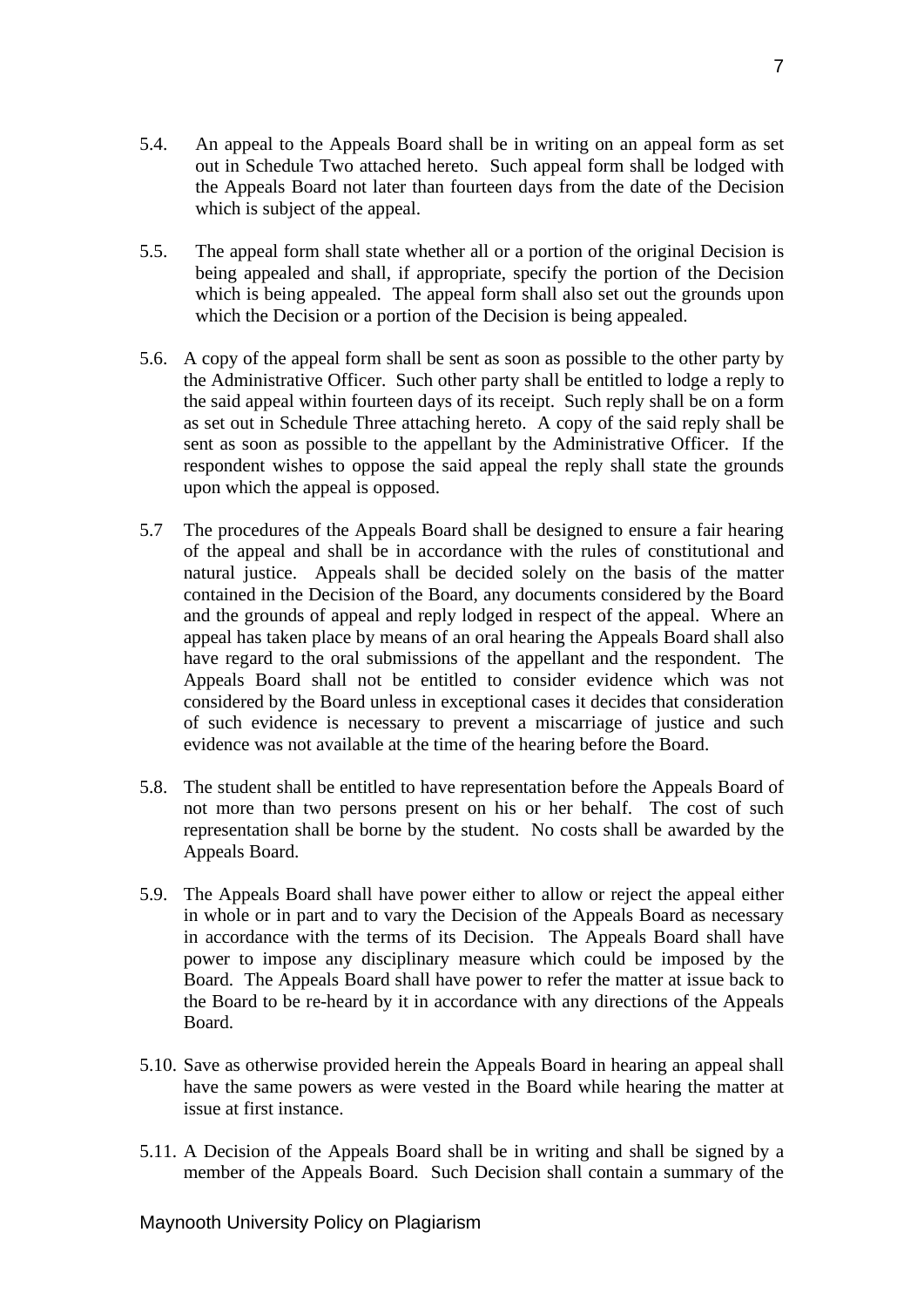submissions made by the appellant and the respondent, the matters considered by the Appeal Board and the reasons why the Appeals Board reached its decision.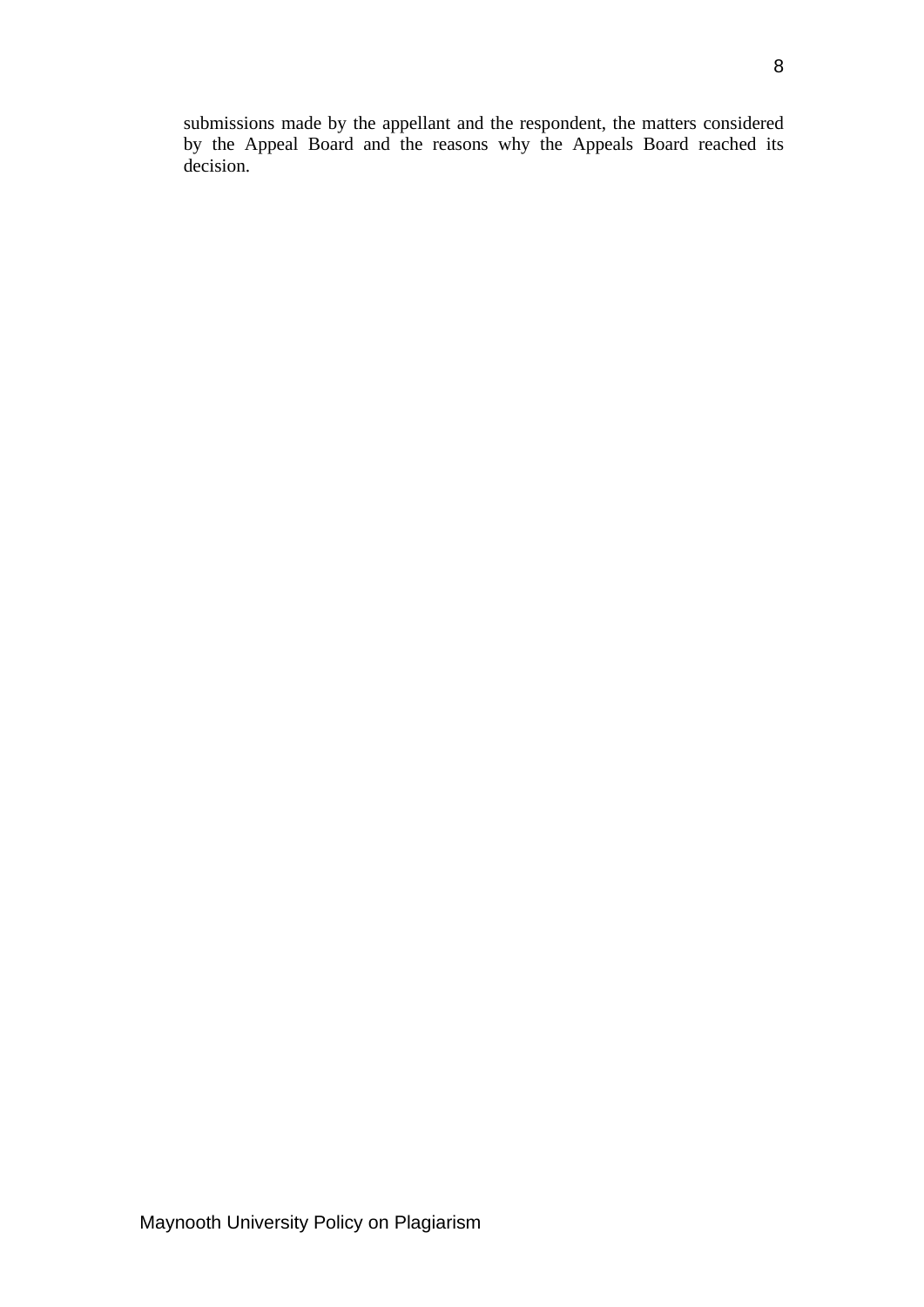#### **6. Miscellaneous**

6.1. The Academic Discipline Board and the Academic Appeals Board shall be entitled to consider and adjudicate upon a matter at issue or an appeal as the case may be notwithstanding that either party fails to make any representations in accordance with the provisions contained herein or fails to participate in any oral hearing in respect of such matter at issue or appeal.

October 2015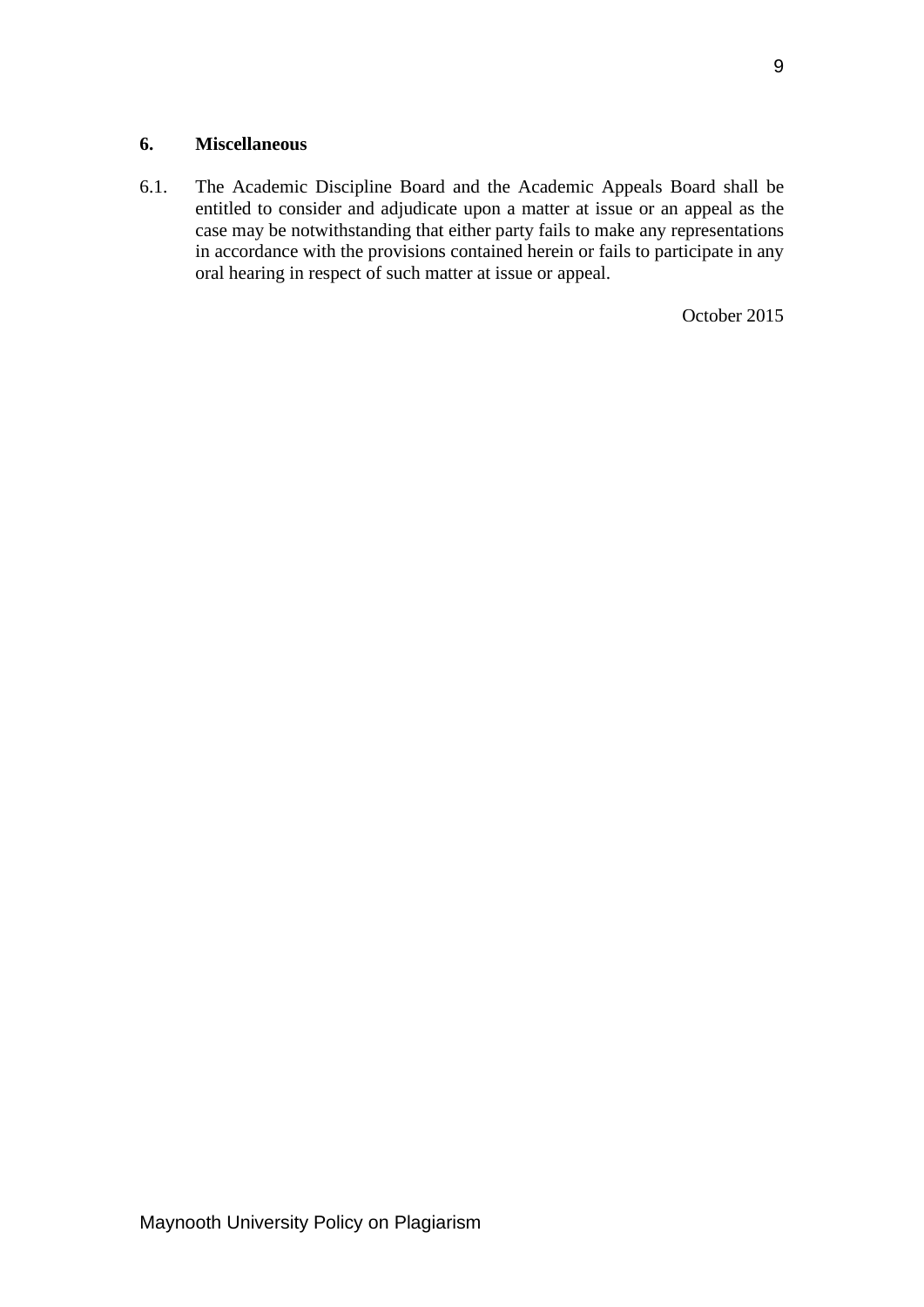

**SCHEDULE ONE**

**Ref. No.\_\_\_\_\_\_\_\_\_\_**

(For Office Use)

# **REQUEST TO THE ACADEMIC DISCIPLINE BOARD**

### **FOR AN ORAL HEARING**

Please refer to the Maynooth University Policy on Plagiarism (S. 3.2) prior to completion of this form.

| NT.<br>Name: |     |  |
|--------------|-----|--|
|              | ___ |  |

**Address:** 

**Phone no: E-mail address:** \_\_\_\_\_\_\_\_\_\_\_\_\_\_\_\_\_\_\_\_\_\_\_\_\_\_\_

**Names of representatives** who will attend the hearing (limit of two persons)

\_\_\_\_\_\_\_\_\_\_\_\_\_\_\_\_\_\_\_\_\_\_\_\_\_\_\_\_\_\_\_\_\_\_\_\_\_\_\_\_\_\_\_\_\_\_\_\_\_\_\_\_\_\_\_\_\_\_\_\_\_\_\_\_\_\_\_\_\_\_\_\_

**Student Number:** \_\_\_\_\_\_\_\_\_\_\_\_\_\_\_\_\_\_\_\_\_\_\_

**Date of Examination\Assessment**: \_\_\_\_\_\_\_\_\_\_\_\_\_\_\_\_\_\_\_\_\_\_\_\_\_ (e.g. 1st Semester, 2nd Semester or throughout academic year)

|                                          | Course: $\frac{\text{Year of Course:}}{(\text{e.g. BA, BSc, MA)}}$ Year of Course: $\frac{\text{Year of Course:}}{(\text{e.g. 1st year, 2nd year, etc.})}$ |
|------------------------------------------|------------------------------------------------------------------------------------------------------------------------------------------------------------|
|                                          |                                                                                                                                                            |
|                                          |                                                                                                                                                            |
|                                          |                                                                                                                                                            |
|                                          |                                                                                                                                                            |
|                                          |                                                                                                                                                            |
| Date of Application:                     |                                                                                                                                                            |
|                                          |                                                                                                                                                            |
| Maynooth University Policy on Plagiarism |                                                                                                                                                            |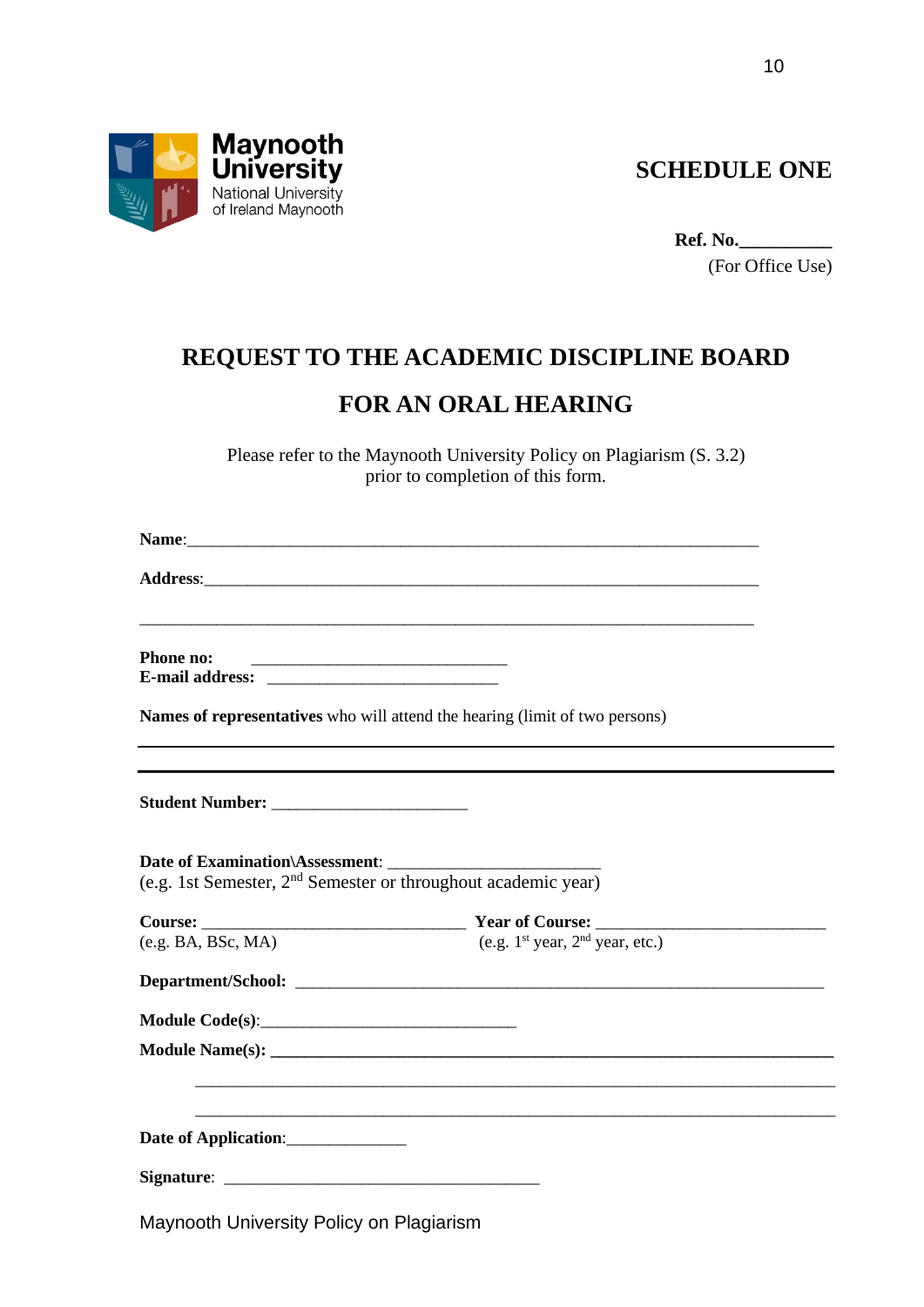Please complete your submission below and/or attach documentation you wish to bring to the attention of the Academic Discipline Board.

**Please note this completed form must be lodged with the Academic Council Office (Callan Building, North Campus, Maynooth University) not later than 14 days from the date of the communication from the Academic Discipline Board.**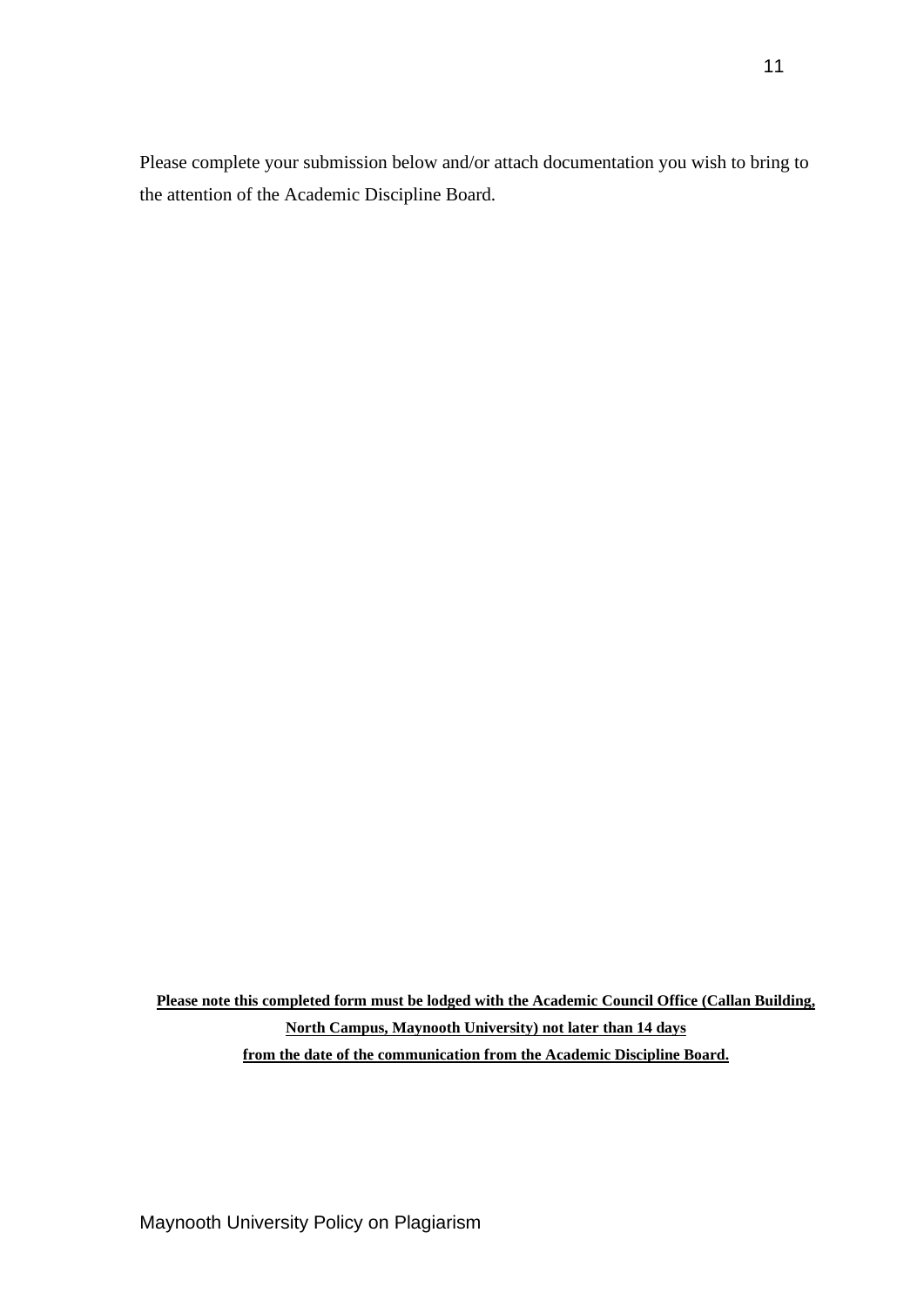

## **SCHEDULE TWO**

**Ref. No.\_\_\_\_\_\_\_\_\_\_**

(For Office Use)

## **APPEAL OF DECISION MADE BY THE ACADEMIC DISCIPLINE BOARD**

Please refer to the Maynooth University Policy on Plagiarism (S. 5.4). prior to completion of this form

This form should be completed by the student or Head of Department and lodged with the Academic Appeals Board not later than 14 days from the date of the Decision by the Academic Discipline Board.

Name: **Address or Department/School**: \_\_\_\_\_\_\_\_\_\_\_\_\_\_\_\_\_\_\_\_\_\_\_\_\_\_\_\_\_\_\_\_\_\_\_\_\_\_\_\_\_\_\_\_\_\_\_\_\_\_\_\_\_\_\_\_\_\_\_\_\_\_\_\_\_\_\_\_ \_\_\_\_\_\_\_\_\_\_\_\_\_\_\_\_\_\_\_\_\_\_\_\_\_\_\_\_\_\_\_\_\_\_\_\_\_\_\_\_\_\_\_\_\_\_\_\_\_\_\_\_\_\_\_\_\_\_\_\_\_\_\_\_\_\_\_\_\_\_\_\_\_\_ Phone no.: **E-mail address:** \_\_\_\_\_\_\_\_\_\_\_\_\_\_\_\_\_\_\_\_\_\_\_\_\_\_\_ **Date of** decision of the Academic Discipline Board \_\_\_\_\_\_\_\_\_\_\_\_\_\_\_\_\_\_\_\_\_\_\_\_\_ Course: **Year of Course:** \_\_\_\_\_\_\_\_\_\_\_\_\_\_\_\_\_\_\_\_\_\_\_\_\_\_\_ (e.g. BA, BSc, MA)  $(e.g. 1<sup>st</sup> year, 2<sup>nd</sup> year, etc.)$ **Date of Application**:\_\_\_\_\_\_\_\_\_\_\_\_\_\_ Signature: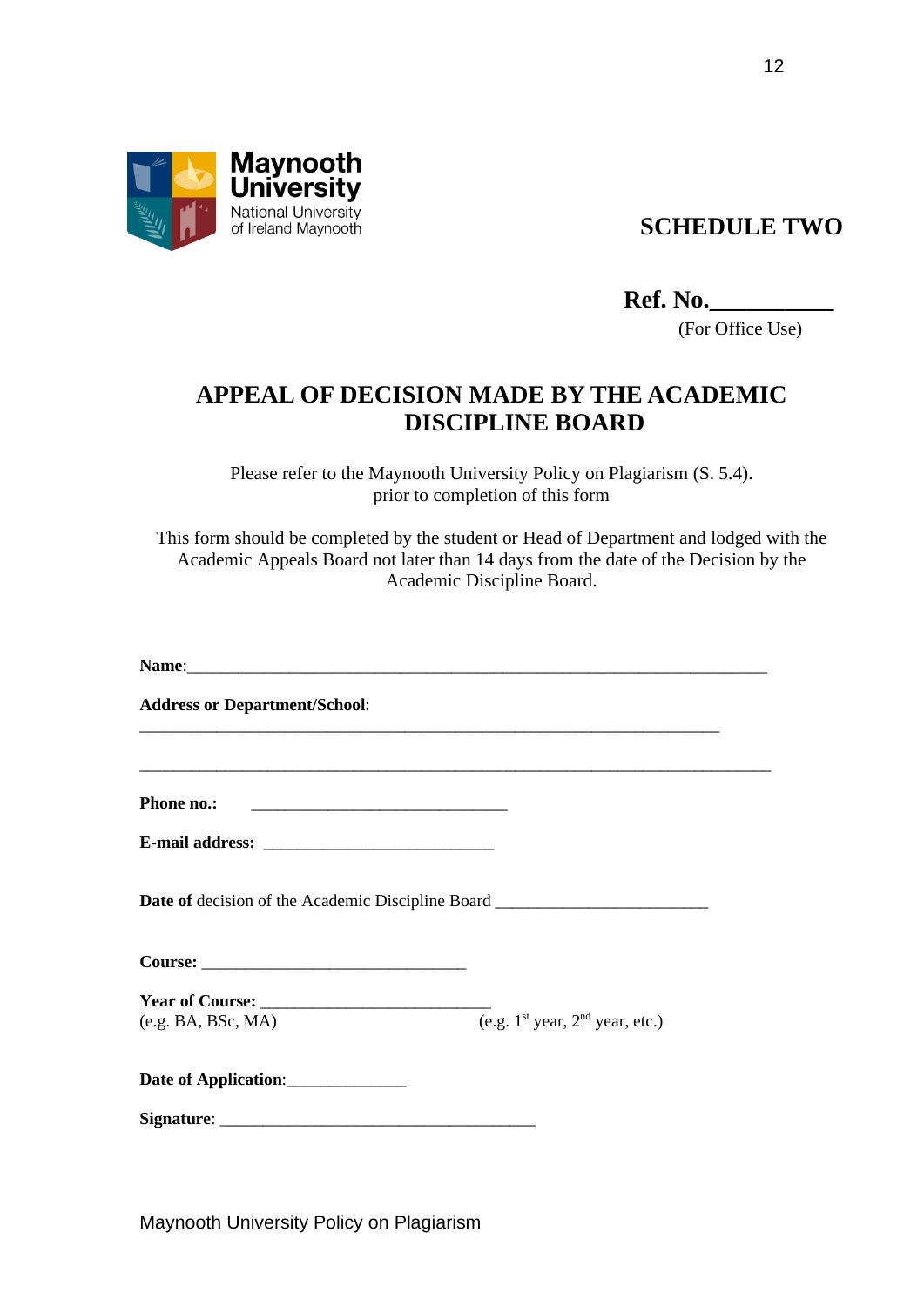Please complete your submission below and/or attach documentation you wish to bring to the attention of the Academic Appeals Board.

**Please note this completed form must be lodged with the Academic Council Office (Callan Building, North Campus, Maynooth University) not later than 14 days from the date of the decision of the Academic Discipline Board.**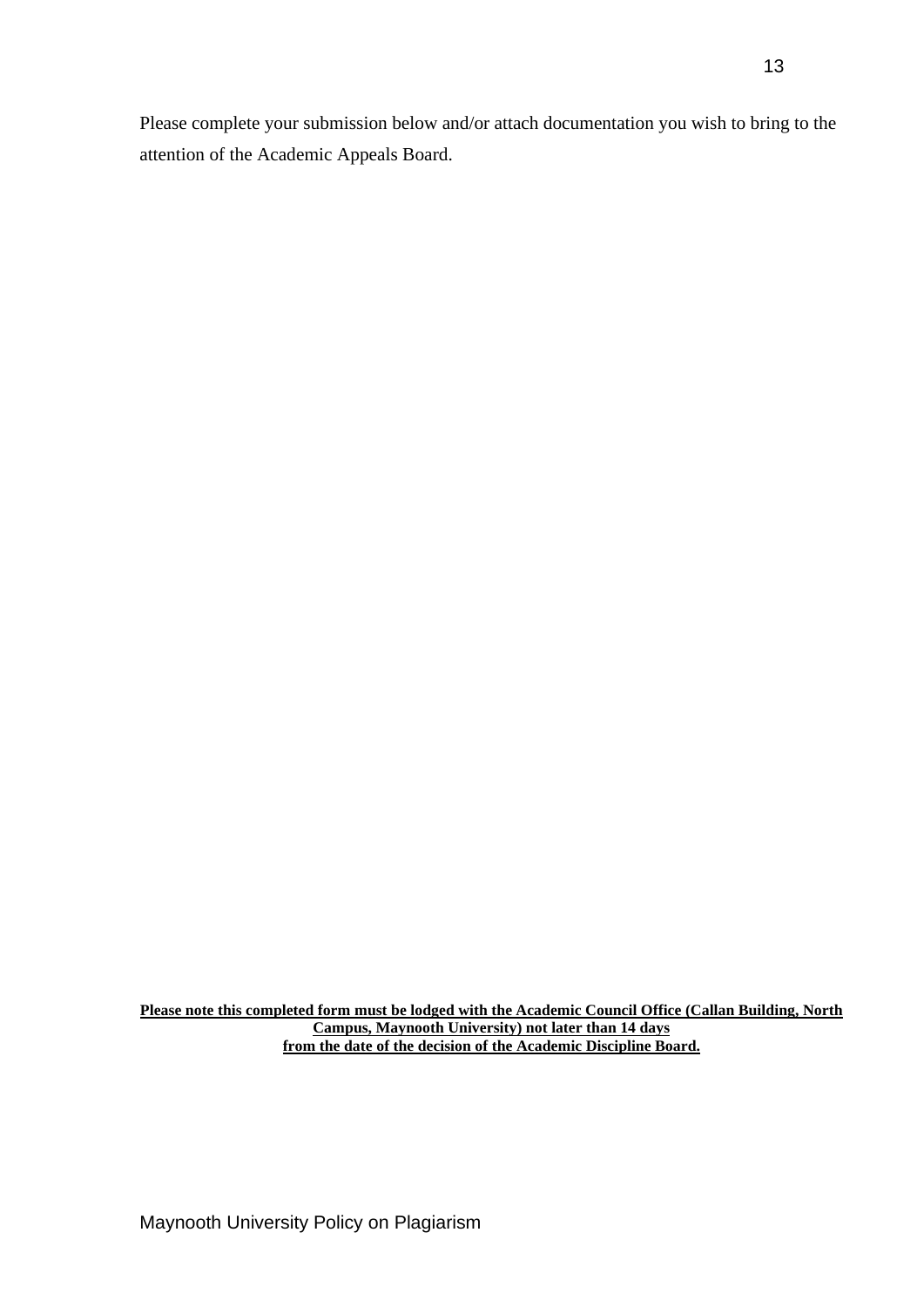

**SCHEDULE THREE**

**Ref. No.\_\_\_\_\_\_\_\_\_\_**

(For Office Use)

### **REPLY TO APPEAL OF DECISION**

## **MADE BY THE ACADEMIC DISCIPLINE BOARD**

Please refer to the Maynooth University Policy on Plagiarism (S. 5.6) prior to completion of this form.

This form should be completed by the student or Head of Department and lodged with the Academic Appeals Board not later than 14 days from the date of receipt of the appeal of the Decision made by the Academic Discipline Board.

**Name:**  $\blacksquare$ 

**Address or Department/School**:

**Phone no.:** \_\_\_\_\_\_\_\_\_\_\_\_\_\_\_\_\_\_\_\_\_\_\_\_\_\_\_\_

\_\_\_\_\_\_\_\_\_\_\_\_\_\_\_\_\_\_\_\_\_\_\_\_\_

**E-mail address:** \_\_\_\_\_\_\_\_\_\_\_\_\_\_\_\_\_\_\_\_\_\_\_\_\_\_

**Date of** receipt of appeal of the decision made by the Academic Discipline Board:

\_\_\_\_\_\_\_\_\_\_\_\_\_\_\_\_\_\_\_\_\_\_\_\_\_\_\_\_\_\_\_\_\_\_\_\_\_\_\_\_\_\_\_\_\_\_\_\_\_\_\_\_\_\_\_\_\_\_\_\_\_\_\_\_\_\_\_\_\_\_\_\_\_\_

\_\_\_\_\_\_\_\_\_\_\_\_\_\_\_\_\_\_\_\_\_\_\_\_\_\_\_\_\_\_\_\_\_\_\_\_\_\_\_\_\_\_\_\_\_\_\_\_\_\_\_\_\_\_\_\_\_\_\_\_\_\_\_\_\_\_\_\_\_\_\_\_\_\_

Course:

**Year of Course:** \_\_\_\_\_\_\_\_\_\_\_\_\_\_\_\_\_\_\_\_\_\_\_\_\_\_\_ (e.g. BA, BSc, MA)  $\overline{(e.g. 1^{st} year, 2^{nd} year, etc.)}$ 

| <b>Date of Application:</b> |  |
|-----------------------------|--|
|                             |  |